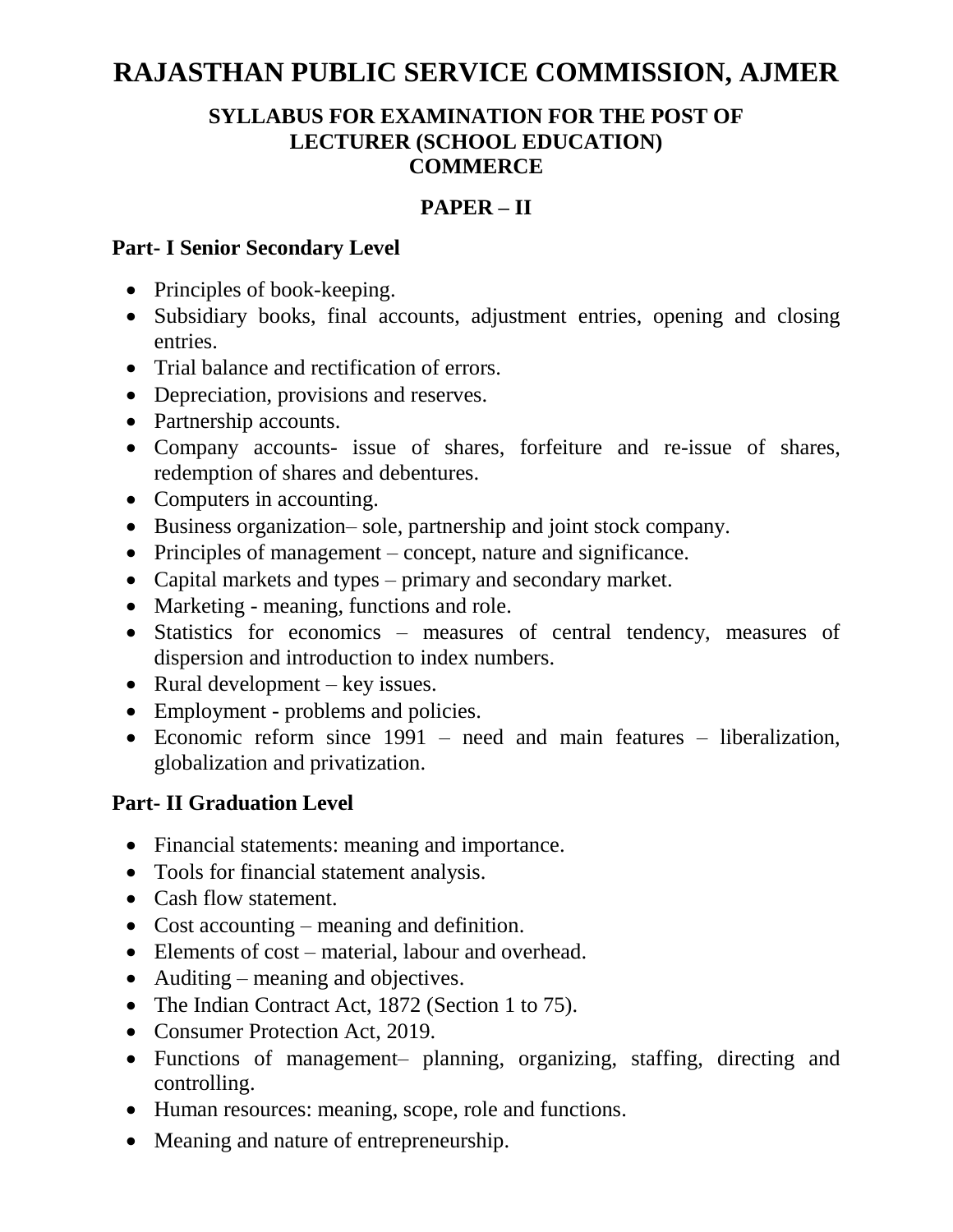- Economic environment– meaning, factors affecting economic environment.
- Basic features of Indian economy.
- New economic policies and its effects.
- Foreign trade of India– volume, composition, direction and export promotion.
- National income– definition, measurement, distribution and economic welfare.

# **Part- III Post Graduation Level**

- Management accounting– meaning and functions.
- Working capital management.
- Capital budgeting.
- Business statistics– probability.
- Consumer behavior and buying motives.
- Marketing research.
- Role of advertising in marketing.
- Recent trends in management.
- Demand and demand forecasting.
- Public finance– central budget, deficit finance and fiscal management.
- Problems of Indian banking- central and commercial banking system, banking sector reforms.
- Monetary and fiscal policies.

# **Part – IV (Educational Psychology, Pedagogy, Teaching Learning Material, Use of Computers and Information Technology in Teaching Learning)**

# **I Educational Psychology**

- Concept, scope and functions of educational psychology.
- Physical, cognitive, social, emotional and moral developmental characteristics of adolescent learner and its implication for teachinglearning.
- Behavioral, cognitive and constructivist principles of learning and its implication for senior secondary students.
- Concept of mental health & adjustment and adjustment mechanism.
- Emotional intelligence and its implication in teaching learning.

# **II Pedagogy and Teaching Learning Material (Instructional Strategies for Adolescent Learner)**

- Communication skills and its use.
- Teaching models- advance organizer, concept attainment, information processing, inquiry training.
- Preparation and use of teaching-learning material during teaching.
- Cooperative learning.